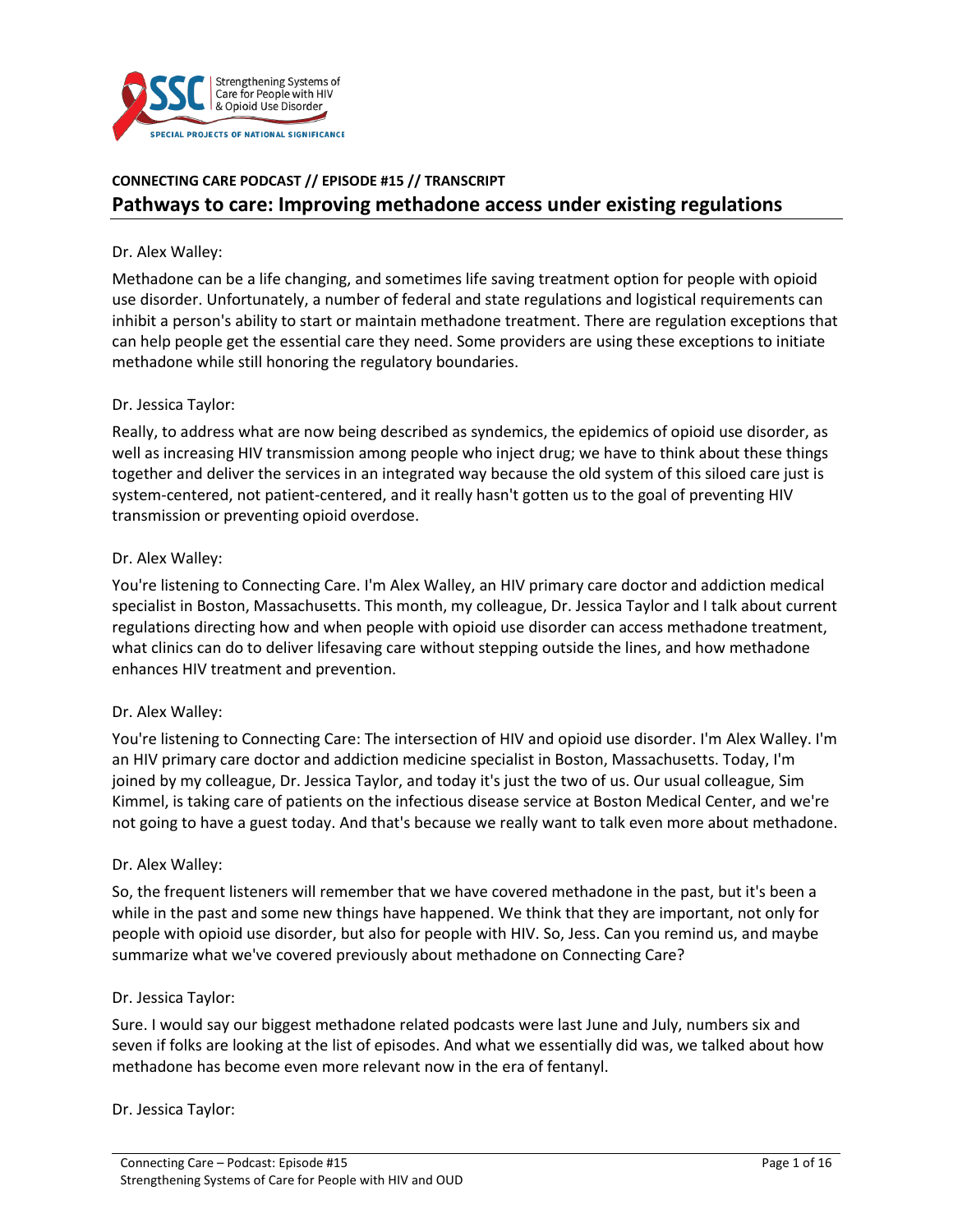Methadone is our longest standing medication for opioid use disorder, and arguably our most effective medication for opioid use disorder. And what we've seen in the last couple of years with the arrival of fentanyl is that it is harder to get onto buprenorphine. And we're hearing that because that's harder, people are therefore more interested in methadone. So, we talked about those dynamics.

## Dr. Jessica Taylor:

We heard from a colleague, Hiawatha Collins, who is a community mobilization coordinator at the National Harm Reduction Coalition and the board chair of VOCAL New York. And we heard about his experience as an organizer, as an advocate, and as a person who's been on methadone; in terms of the patient experience, the impacts of our current methadone policies, the restrictions, and how we have this medication that's so effective but yet is so regulated and so structured that everyone who stands to benefit is not necessarily able to access it.

## Dr. Jessica Taylor:

And we followed that up in episode seven by talking about a little use pathway to delivering methadone to people who are exp answering opioid withdrawal in an emergency or urgent setting, known as the 72 hour rule. And at the time we recorded the episode, we had just done a first pilot case in our bridge clinic, which is not licensed as a methadone clinic. It's not an opioid treatment program. But we had just piloted using this pathway and the 72 hour rule to treat a patient's opioid withdrawal while we linked her to a methadone clinic for long-term care. And we talked a little bit about that regulation and what it meant to the patient, what the outcomes were, which in that case was that she was retained in care at the methadone clinic and has done incredibly well.

## Dr. Jessica Taylor:

And so, that's really where we left off on the methadone policy discussions. I think we were pretty hopeful at that point that we would see regulatory change that may come through at both the federal and state levels to really make methadone more accessible and eliminate some of the barriers that we know keep people from being able to get this medication. And so, I'm glad we're having this conversation because I think this is a good time to check in with one another and with the group and talk about some of the changes that have happened, some of the things that we're still advocating for and really hope to see happen very soon. And then also, really zero in on what we can accomplish now within existing regulations.

## Dr. Alex Walley:

It's a very fond memory that we had Hiawatha Collins on the episode, and I think you nailed most of the high points. One of the things that struck me was our discussion about the stigma of methadone. So, we know that substance use is highly stigmatized. It's criminalized, which is the greatest form of stigma, is to criminalize something. And that stigma of the substance often taints the way that we see the people who use the substance. And then, the real irony or shame of methadone is that it is as a treatment stigmatized, both by medical providers and the general public, but also even by people with opioid use disorder. People who use drugs, also there's a lot of stigma. And so, I'm particularly grateful to Hiawatha for him coming on a podcast and talking about his experience and his advocacy, because it's so crucial.

## Dr. Alex Walley:

Another thing I think we did was dream a little bit about what we would like to see, and I think most of today we're going to focus on, what are the practical things that can be done now? But I think we should take just a second to think about, if we could redesign the system so that a lot of the barriers weren't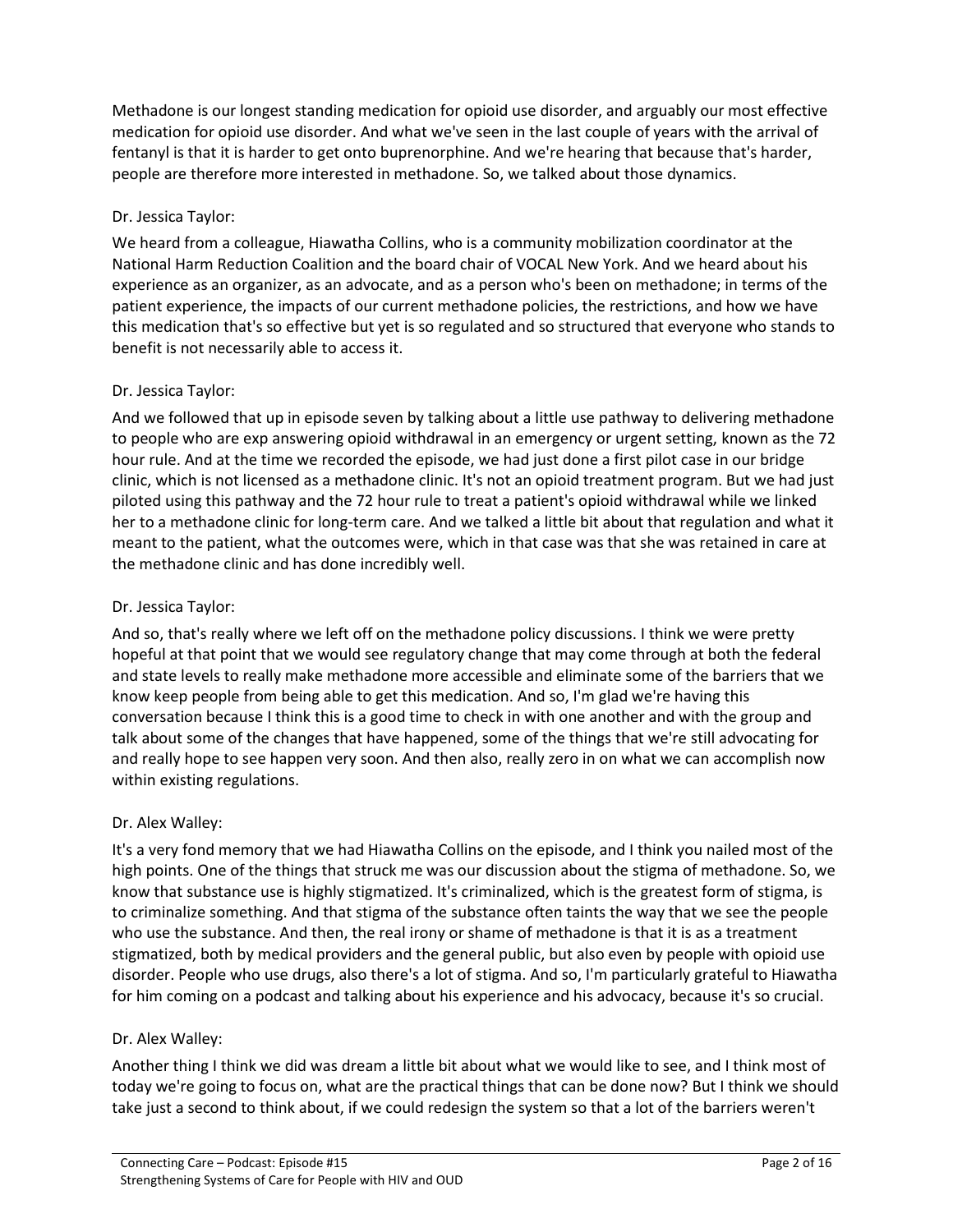there, what would it look like? And so, if you could redesign the system, how would you want to be able to treat people with methadone, or how would you want to make methadone accessible?

#### Dr. Jessica Taylor:

I think for me as a primary care doctor and an HIV doctor that does outpatient medicine, for me to be able to prescribe methadone would really be the fundamental reform that would enable the people that I care for to get the care that they need, and would address a lot of the stigma pieces that you're talking about by allowing patients to receive their methadone, where they receive all of their other medications, which is a pharmacy. That's where we pick up medications for all of the other chronic conditions that our patients have. And so, I think what we face right now is these really siloed systems where methadone, due to stigma, has been separated from traditional medical care, from the medical model, and that contributes to a lot of the barriers that we talked about.

#### Dr. Alex Walley:

It's really a separate and unequal treatment. Separate in the sense that it's segregated and completely siloed.

Dr. Jessica Taylor:

There's no other example of it in medicine.

Dr. Alex Walley:

Right.

Dr. Jessica Taylor:

It is so separate that methadone doesn't even appear in prescription monitoring programs necessarily, and there's pros and cons to that we could discuss, but it is possible to have your methadone care entirely divorced from all of your other clinical services, and we do that because we stigmatize methadone treatment and opioid use disorder.

#### Dr. Jessica Taylor:

So, yeah. As an addiction specialist and someone that uses my methadone, and I don't work in a methadone clinic, but I do work with methadone; I'd feel very comfortable prescribing it in an outpatient setting if that were possible, if that were allowable under regulations, and can see tremendous benefit to bringing it into the fold of HIV care when I'm in the ID clinic of primary care and primary care settings. And really making it a part of the other things I do with my patients, such as prescribe HIV treatment, such as prescribe HIV prevention medicines, and having the flexibility to really adjust the amount of support to a patient's need.

#### Dr. Jessica Taylor:

Because right now we have essentially, even with some of the rules around being able to earn things like take home doses where patients don't have to go to the clinic every day, we have a pretty much a one size fits all approach. And the problem is, it's one size fits none in many cases, where it's very structured and people that may not need or want to go to the clinic every day are still required to.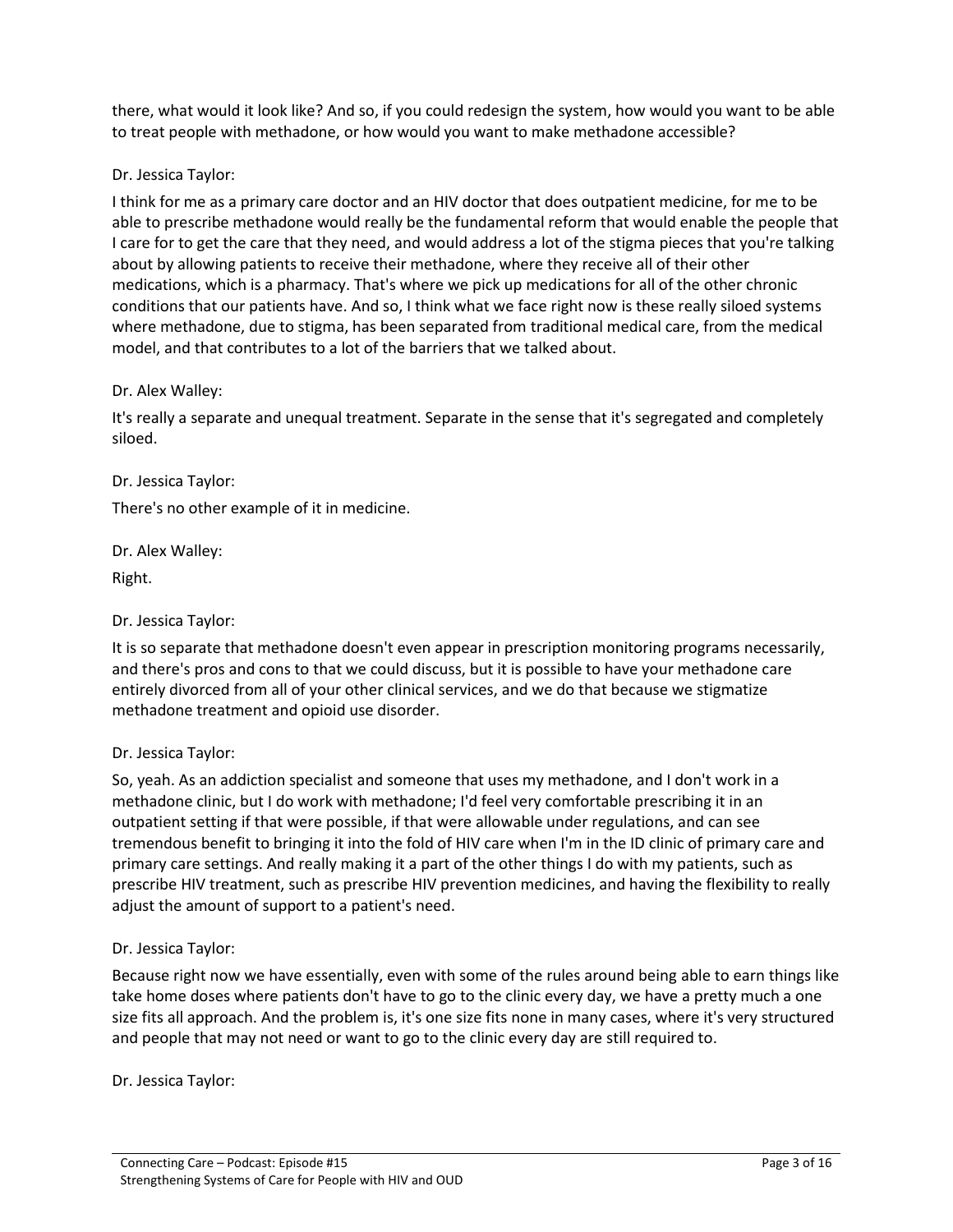My wishlist item would be the ability to prescribe methadone for opioid use disorder in an outpatient clinical setting that is a medical setting, a primary care setting, my HIV clinic, and have my pick up their medication at the frequency that the patient and I decide together is appropriate at a retail pharmacy, at a hospital pharmacy.

## Dr. Alex Walley:

I love that vision. I share it. I'll take another venue and just talk about it for a moment. So, not only is methadone segregated from medical care and psychiatric care, it's actually segregated away from other addiction care settings. So, typical addiction care settings would be a intensive outpatient program where people go for counseling or other counseling that is, say, weekly. Intensive outpatient is usually a two to four week, 20 hours a week of group in individual counseling. There's residential addiction treatment programs that provide residential care, which also includes counseling, case management, individual one-on-one, group work, family work. Those settings class do not encourage or provide access to methadone treatment, which is just bonkers to me because I have patients who I really think need residential care, especially those who are challenged with their housing. Especially people with HIV and have housing challenges, they could really use supportive... For those who want it, a supportive recovery-based environment, and it's very hard to find that where it's actually integrated with methadone.

### Dr. Alex Walley:

And so, there actually aren't regulations that prohibit that, and what we're going to talk about that a little bit more later. But just as we're envisioning an ideal system, I'd like to see other forms of addiction treatment be more welcoming and integrated with methadone care. And similarly, I'd like those systems like methadone clinics, and there's some examples of this in the Bronx, but I think that's one of the only places that I'm aware of in the country where a methadone clinic can actually provide more medical services.

## Dr. Alex Walley:

So, the way that methadone clinics tend to be so segregated, and this is more of a payer issue than a regulatory issue, I believe; that the way that methadone's paid for, it doesn't allow the opportunity for people to get their primary medical care at a methadone clinic, for example. And there's no reason that shouldn't be able to be done there, because there are physicians that are there, there are nurses that are there, they're able to do blood tests. So, they are healthcare settings, but a lot of barriers to them offering the full range of healthcare services.

## Dr. Alex Walley:

Since we talked last about methadone, there have been some reforms. One of the things that was in place when we talked last time was this liberalization of the take home policy, and that was expressly put into place because of COVID. It still remains. SAMSA announced in the last six months, the Substance Abuse Mental Health Services Administration that does much of the regulation of methadone treatment programs or opioid treatment programs, OTPs, announced an extension of the liberalization of take homes under the COVID emergency. And we don't know for sure how long those are going to last, but for now they're still in place.

#### Dr. Alex Walley:

And essentially, what that liberalization has done has instead of it being regulated by SAMSA, the frequency and the requirements for when take homes are allowed, it gives the discretion to the medical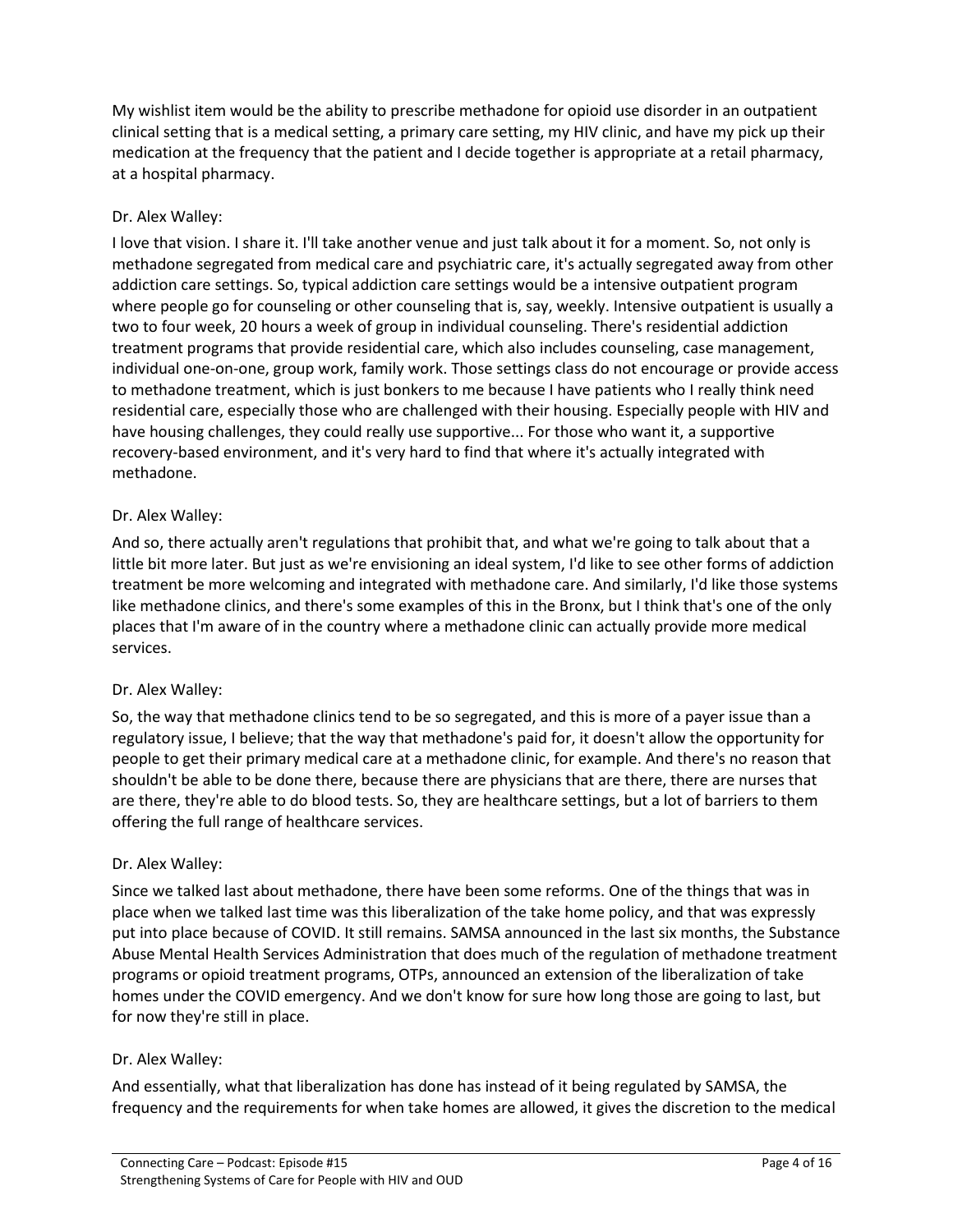provider at the methadone clinic. And so, clinics are, at the discretion of the medical provider there, are able to grant up to 28 days or a month's worth of take homes to patients. And when the liberalization goes away, the old requirements will go back into place, which is going to require 60 days of continuous day by day attendance at the methadone clinic, will require regular drug testing which shows abstinence in the toxicology testing, and also requirements like having stable housing, which most places interpret that excludes people who are homeless from getting take homes.

## Dr. Alex Walley:

And I think one of the biggest barriers is actually a requirement that people attend counseling. And so, I think a lot of methadone treatment providers are anxious about the future when these restrictions come back into place, but for now, the liberalizations remain intact. So, we'll see how long that lasts.

### Dr. Alex Walley:

There's two other reforms that have occurred, which is that there's now a pathway for methadone clinics to provide methadone through mobile vans, which has always existed, but there was a moratorium that was placed on new licenses for mobile vans for many, many years. And also, there was a restriction from actually initiating people through mobile vans. They had to be initiated in fixed sites and then only they could get follow up visits in the mobile vans. And the same is true for what's called a medication unit, which is essentially a satellite dosing site for methadone programs. So, those regulations have been liberalized so that they are more readily available, and so that's some hope. But I have yet to see those actually be put into place, even though those regulation changes, or those regulation clarifications came in September of 2021.

### Dr. Jessica Taylor:

So, we had heard from Hiawatha about many of the challenges to not just starting methadone, but also staying on methadone through an opioid treatment program. But just to look upstream at really the initiation process for methadone. For folks who may be listening who are not familiar, could you describe what that process is like and what patients go through once they decide that they want to enroll in a methadone clinic and be treated for their opioid use disorder?

#### Dr. Alex Walley:

Sure. I'd be happy to. This is an ongoing frustration for me. But when I think about my patients, and when I worked in methadone clinics and watched what they go through and then trying to get them access as a provider, as their either addiction provider or their primary care provider or their addiction consult service provider; it just pains me because I know how much patients can benefit from the treatment.

#### Dr. Alex Walley:

So, there are layers of regulations from SAMSA, from the DEA, from the state agencies that also regulate. So, there's at least three or four layers of regulations that set the standards for people initiating methadone. Then individual clinics and their culture is another layer, which just historically and culturally, clinics have been risk averse due to their concerns about being perceived as sources for diversion. And then there's just a lot of stigma. So, the initial in person visit, which is interpreted widely as being a mandated requirement; that initial in-person visit has not been liberalized during COVID restrictions. So, that has not changed. Whereas with buprenorphine, we can prescribe buprenorphine over the phone to somebody even without seeing them in person, and you can do that with any other medication.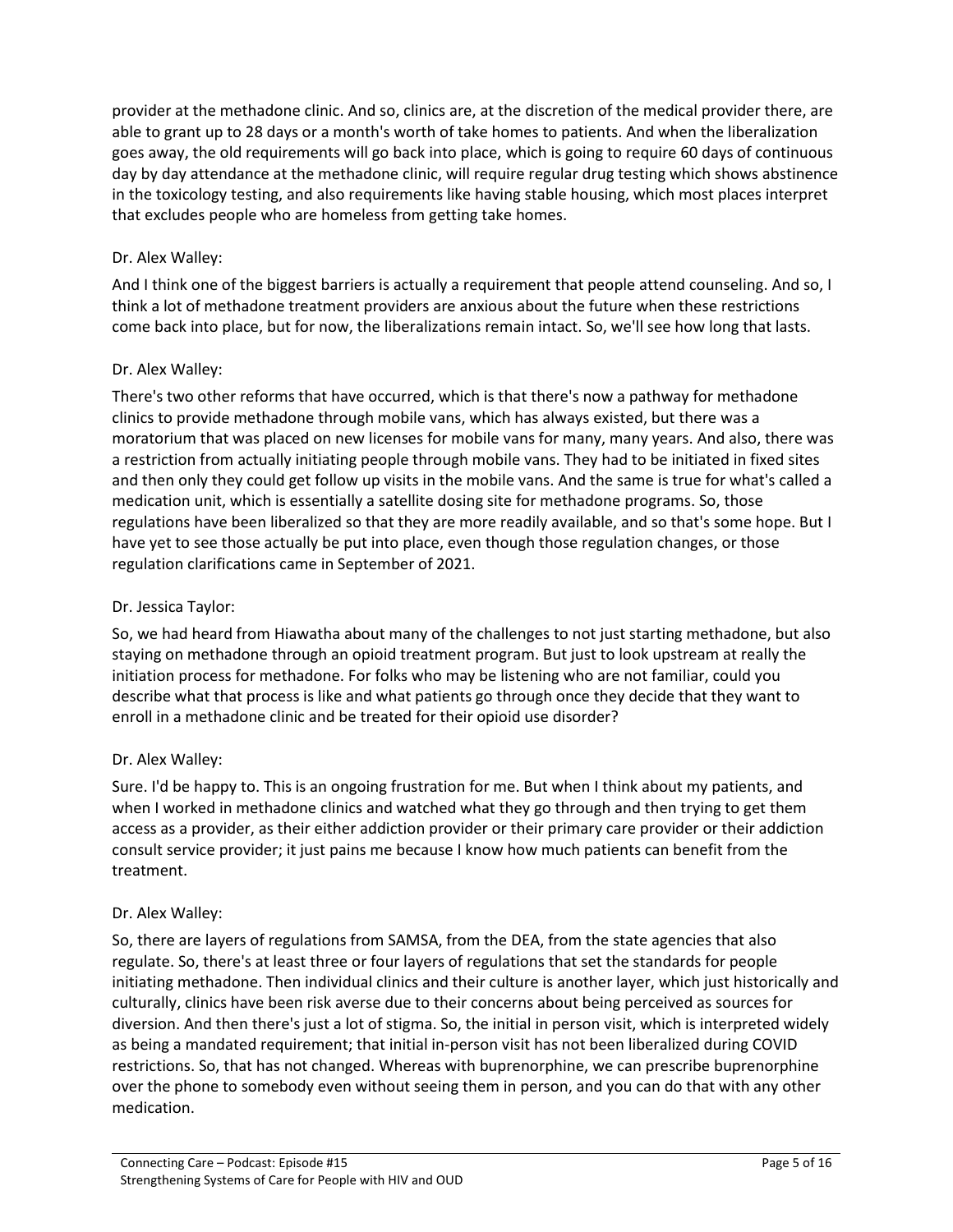### Dr. Jessica Taylor:

And that too was a COVID-era modification, one that we hoped to hang onto long-term.

### Dr. Alex Walley:

For buprenorphine, absolutely. But there was no allowance for tele-initiation of methadone. So, all of our patients who've started on methadone, we're going to talk about how many have through the innovations; they've all still had to have an in-person visit at a methadone clinic at some point.

#### Dr. Alex Walley:

But typically, it's interpreted that before you start methadone, you have to have an initial in-person visit. And that requires, number one, for you to be in withdrawal. So you have to feel terrible, and opioid withdrawal is not a pleasant experience that you've really would wish on anybody who you're trying to care for. They have typically to have three or more interviews; one with a counselor, one with a nurse, and one with a prescriber who's either a physician or a nurse practitioner. Typically, toxicology testing is required. Many clinics require abstinence from other substances, not all clinic, but many do.

### Dr. Alex Walley:

There's a medication review, and then there's this process called double enrollment search. So, there's a lot of concern within methadone clinics that people will enroll in two methadone clinics at one point in time. But in most states, there is no system that is readily accessible that allows clinics to check in order to see if they're enrolled in another clinic. And so, what they've done at all the clinics that I've worked at is you have to manually fax releases to the other clinics for them to then fax back confirmation that that person is not enrolled, usually in the local area. And that takes alone an hour or two to run that whole process. A lot of staff hours are dedicated to that.

#### Dr. Alex Walley:

There's an informed consent release of information that needs to be completed. People are typically asked to commit to counseling. There needs to be this daily, in-person attendance that people have to commit to, particularly at the beginning and before the COVID liberalizations. A major issue that we run into again and again is that a picture identification is required.

#### Dr. Alex Walley:

And I can tell you that people who are seeking treatment for methadone care are usually at a very low point. It takes a lot for people to seek out methadone care. And many times they're in desperate situations, and having a picture identification is not always something that they're going to have. And so, that becomes a real barrier. And then they get dosed at the end after they've gone through all of this, and it often takes four hours for people to complete this process.

#### Dr. Alex Walley:

So, they have to come in and withdraw, and then they stay and withdraw, and this is somebody with an opioid use disorder, severe opioid use disorder, and they are conditioned to really fear and try to avoid withdrawal. So, we're asking a lot from people on the first day of methadone., and then when we give them methadone, their dose is capped at 30 milligrams for the initial dose, which in the setting of weak heroin, 30 milligrams is usually maybe adequate, but in the setting of a very strong fentanyl supply, which most of the country is seeing, 30 milligrams is probably a dose that's too low for the first day, and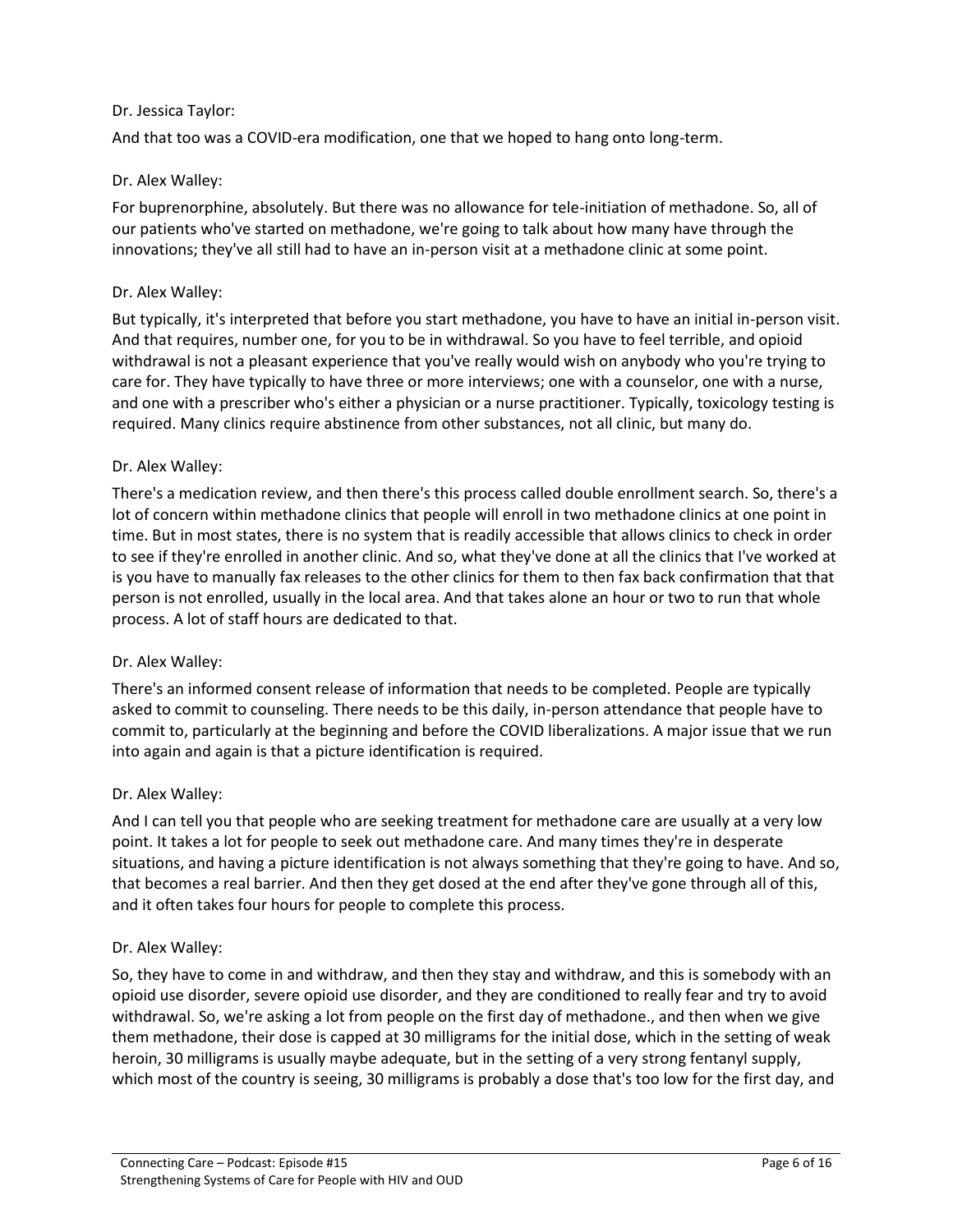it sets the level that people are going to be dosed in subsequent days. It then takes time for people to get to a therapeutic dose.

### Dr. Alex Walley:

So, all of this really hinges on that in-person initial visit. And so, that's what people have to go through. And it turns out, though, actually, that there are some exceptions to this requirement, and that's what we wanted to talk about today; was to talk about this exceptions to the regulatory requirements for that initial in-person visit, and how you can bypass this. One of the examples that we talked about before was the 72 hour rule where we went through the case. And so, Jess has really been the leader in our area in developing this model. So Jess, why don't you give us an update on where things have been at your clinic with the 72 hour rule?

#### Dr. Jessica Taylor:

Sure, thanks. And I'll just emphasize that the 72 hour rule, and two other things we'll talk about, are changes or protocols you can implement in your programs now. They're allowable. These are things that we can all be offering and doing in order to make it easier to get in the door and start methadone.

#### Dr. Jessica Taylor:

So, last summer we had described the very first case of administering methadone for opioid withdrawal in our bridge clinic. Like I said before, we're not an opioid treatment program, we're not licensed as a methadone opioid treatment program. But we did have the infrastructure, we had the equipment that we needed and a few other pieces in place to be able to comply with this regulation, which is called the 72 hour rule; which allows a provider who is not part of an opioid treatment program to administer, but not prescribe methadone, meaning directly give it to the patient under observation, for opioid withdrawal for up to 72 hours while linking to ongoing care.

#### Dr. Jessica Taylor:

And so, we talked about how in our first case, we had treated a patient's withdrawal. We had reached out to a local opioid treatment program, secured an appointment for her to enroll on the third day in that case, saw her the following day, treated her again. She linked successfully and she stayed at the clinic and has done incredibly well there.

#### Dr. Jessica Taylor:

That was our first case. It was, I will admit a little bit nerveracking because it was something new to us to be administering methadone, and we had a lot of stakeholders and protocols to get in place of storing the medication in a secure way and documenting administration, and really had a wonderful team come together to develop those protocols.

#### Dr. Jessica Taylor:

What we saw after that was that the demand for the pathway just really exploded, and we very quickly had a lot of people coming to us saying, "It's just too hard to get on through any other pathway," which is really, really goes back to what Alex was describing as this gauntlet, which is a phrase I've heard him use in the past of the challenges people are faced with when they try to start methadone.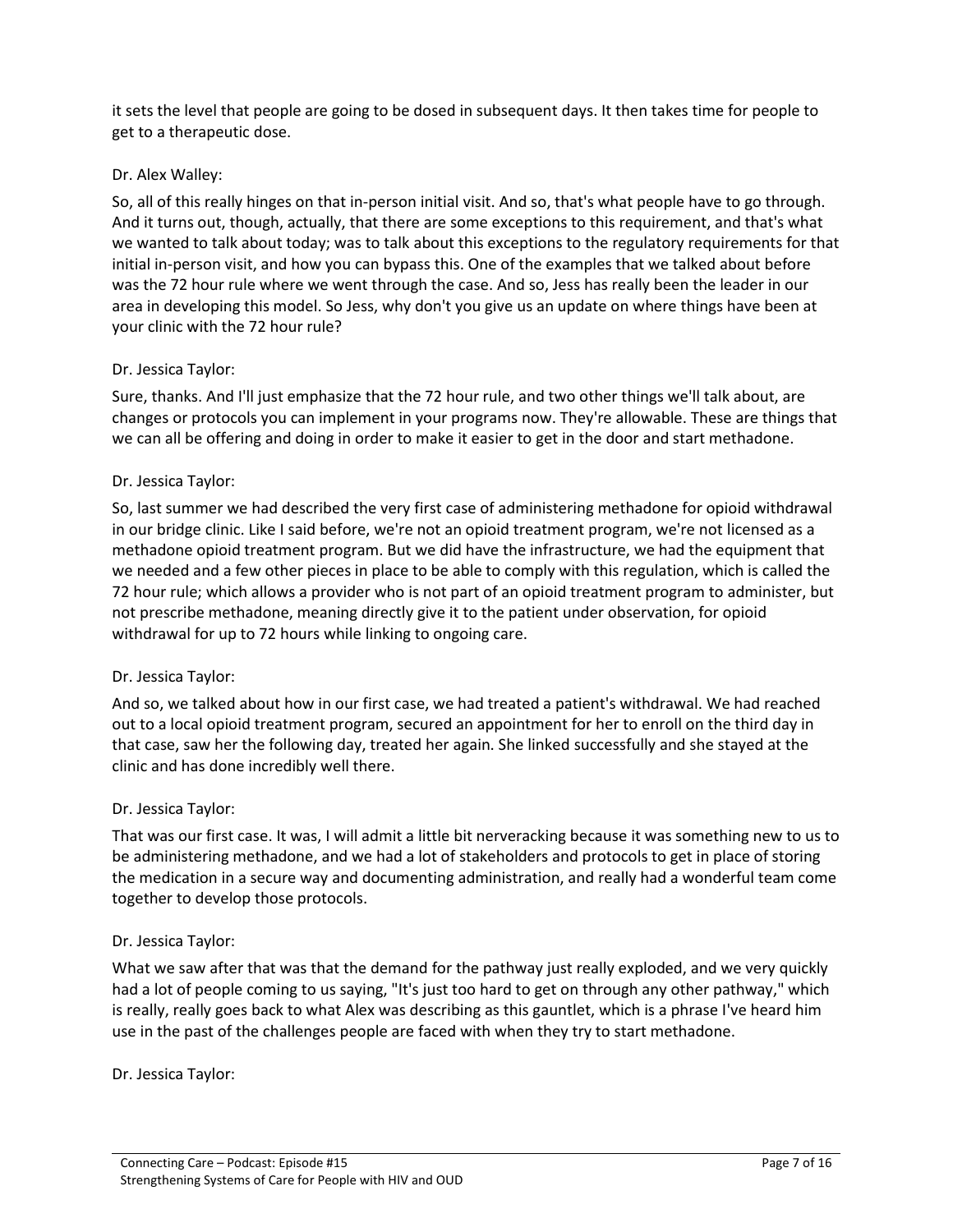So, we had people coming in to see us saying that, "I walked into a local program. They told me that it would be two weeks before I could start there, and I just can't wait two weeks. I'm sick. I'm afraid of overdosing." As often they were describing other practices related to substance use that increase HIV risk, like syringe sharing, for example. And so, we began to offer opioid withdrawal management with methadone more frequently.

### Dr. Jessica Taylor:

And we've since had the chance to look at our data a little bit. And what we saw is that we looked at the first 150 encounters that really took place over last spring and summer of '21 through mid-August. And in our first 150 encounters, we took care of 142 patients. And we found that we were actually able to get people into a clinic within the 72 hour period by using a pathway that is allowable now, which is a directed mission pathway.

#### Dr. Jessica Taylor:

And so, what that means is that usually, like Alex was described; in order to start at the clinic, patients have to schedule an appointment, see the provider at the clinic, and do the physical exam in order to enroll and start dosing. However, it's allowed to do what's called a direct admission, meaning that an outside provider's physical exam serves as the intake exam enabling the patient to enroll, to start getting methadone treatment right away, and then they complete enrollment by seeing the provider at the methadone clinic within a number of days or a short number of weeks depending on the circumstance. But the barrier that goes away is that the patient does not have to wait to see the opioid treatment program's provider to get that first dose at the OTP. And that, in our area where we practice, is really the bottleneck. It's capacity for the OTP providers to be able to enough new patients to get them in the door.

#### Dr. Jessica Taylor:

And so, in my bridge clinic on the other hand, we don't have the OTP license, but we do have a lot of provider capacity. And we've been able to use that and collaborate with our OTP colleagues to make sure that our intake visits really gives them the information that they need to accept patients as direct admissions. We put some agreements in place with our OTP partners. And so the way it looks is that if is in serious withdrawal, they're at very high risk, experiencing opioid withdrawal, and a good candidate and clinically eligible to go to methadone treatment long-term; we're able to see them, treat their withdrawal for up to 72 hours while we work with our partner clinics, secure them that appointment, and then hand them off by the fourth day at the latest. Meaning, we can treat for up to three days, we hand them off by day four so they have no gaps in their methadone administration and they can start dosing right away. Then they see the provider at the methadone clinic to finish that OTP enrollment as it's available.

## Dr. Jessica Taylor:

And so, we've started to evaluate how well this works, because we wanted to make sure that in offering this pathway, we want to help patients get to their goals of getting into the clinic if that's what they're seeking, and want to make sure that we're offering this protocol in a way that's compliant with the regulations. And so, what we've seen so far is that our rates of patients linking to the clinic, meaning that they go to the OTP after we finish care with them and they attend an appointment there for dosing, are really high. So, 87% of the times when we schedule a patient to go to the OTP, they attend that visit.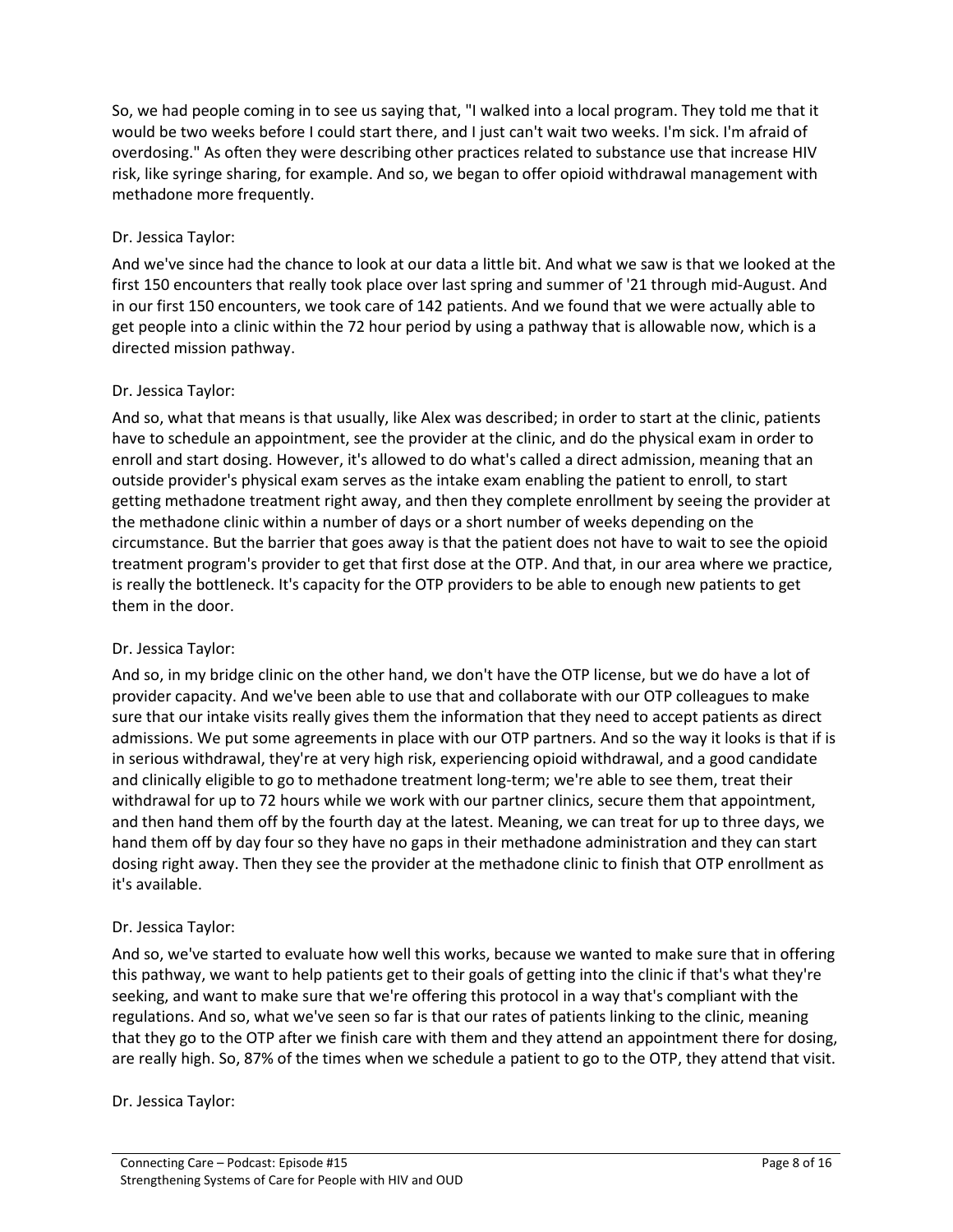And that's really a number that we're incredibly proud of, and reflects a lot of case management work, reflects a very positive two-way collaboration between the OTPs and our bridge clinic, which is, to say it on this podcast, it sounds like, "Oh, that should be the way it always is." But as Alex was describing the before, typically addiction settings are very siloed and methadone is really excluded from other addiction care settings. So, this feels like a little bit of a breakthrough in terms of being able to support patients in moving between the methadone system as well as the medical system overall.

### Dr. Jessica Taylor:

And we've also been really excited to see that 57% of the patients that we refer stay in care at the methadone clinic for at least a month. We're still working on getting follow-up data to be able to update you, and we'll continue to update you as we learn more, and as we have more months of follow-up to be able to tell you if people stay for six months, for example.

#### Dr. Jessica Taylor:

But right now we've looked at retention at the clinic for up to a month, and the retention rates are really high. So, I think the early signs are that this is an important door to methadone that addresses opioid withdrawal. That's the goal of the regulation, which we really need to treat as an emergency. If someone's an opioid withdrawal, facing, needing to use from a very unpredictable fentanyl supply; the risk of overdose and overdose death is incredibly high, and we need to be addressing opioid withdrawal as the emergency that it is and delivering the care.

#### Dr. Jessica Taylor:

And so, this remains a workaround. I would like for it to be easy enough for patients to get into the OTP that they don't have to see us for withdrawal management to get this direct admission pathway. But while we wait for that reform, I think this is a really important front door that seems to be meeting meets that our patients have, and seems to be associated with both getting to the methadone clinic and staying there for at least a month.

#### Dr. Alex Walley:

So, just to recap and summarize. This opportunity, the 72 hour rule, is actually not new. It's been around since 2002. The DEA clarified it in a letter which we posted link to at the podcast website that you can see. And primarily this has been used by emergency departments when somebody presents on a methadone clinic, and for whatever reason, whether it's a natural disaster or whether the clinic has to close for some reason, or whether they maybe miss their dosing time; it allows the emergency department to essentially continue the methadone by dispensing a dose to the person.

#### Dr. Alex Walley:

But the way the regulation is written and the way it's intended actually is to allow for providers who don't have OTP licenses to treat people in opioid withdrawal with methadone, and then link them to a clinic that will receive them. So, this has been a regulation for a long time, but just rarely used. And it does provide an another pathway around the requirement that it's the methadone clinic's prescriber that has to do that initial intake. And now that there are more and more addiction specialists that are accessible, there's more and more people qualified to do this assessment.

#### Dr. Alex Walley: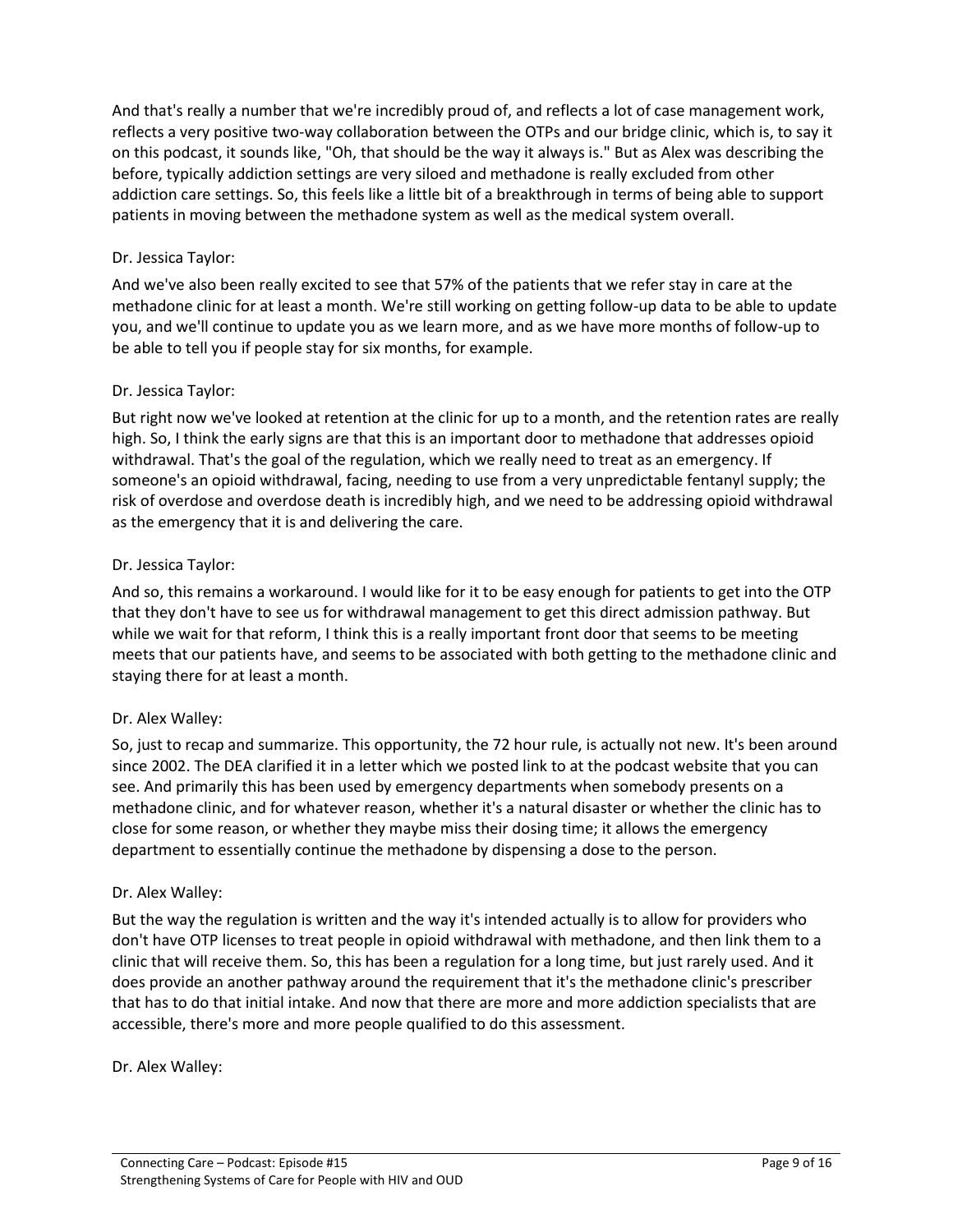Actually, I reviewed the regulation from the federal government, and they even include a primary care physician being able to do this initial assessment and count for that initial intake. And so, that's something that I really haven't heard and we're not even actually doing. I mean, we staff our bridge clinic with people who are primary care physician and addiction specialists and they do the assessment, but there actually is leeway within the regulations that a lot of programs are not taking advantage of.

## Dr. Alex Walley:

Another point I want to just emphasize is that this does all hinge on breaking that siloing or that segregation by having a strong relation ship between the clinic that is doing the 72 hour rule based initiation or treatment with methadone and the clinics that's going to receive them, and that's built on trust. Right now, because I think of the stigmatization of methadone and methadone treatment providers, there isn't a lot of trust either from the methadone treatment provider or from the community providers, and it does take relationship building in order to do this. And so, that's a key point.

### Dr. Alex Walley:

And then the third one is, that I can think of, is that you really need to have an institution that is going to be able to keep that medication safe, up to the DEA standards, which are actually are not as high as they are for the opioid treatment program regulations, but are more in line with the standard regulations around keeping controlled substances in a medical setting. There's a DEA license for that clinics can obtain. It's not just limited to hospitals, for example. And so, that's another piece that needs to get worked out, but can get worked out and we're seeing a lot of success. And particularly in our area where there's just so much demand.

#### Dr. Alex Walley:

I mean, maybe Jess, you want to speak a little bit more to, why do you think so many people are interested in methadone at this point in time? I mean, I know we've covered it in previous podcast, but maybe just as a reminder as to, why methadone now?

#### Dr. Jessica Taylor:

Sure. Yeah. We're hearing that it is too hard to start buprenorphine because of the fentanyl that's in the opioid supply. Methadone is, it's a full agonist medicine, meaning it binds the opioid receptors fully and there's not this risk of precipitated withdrawal that you can get when you start buprenorphine after using heroin or fentanyl. And so, that has a lot of benefit to people that have had bad experiences in the past just starting buprenorphine too soon.

#### Dr. Jessica Taylor:

We also think that the crisis of fentanyl and the unpredictable nature of the supply and the risk that's associated with it is... Obviously it has driven the huge surge overdoses that we've seen, which were the highest at any point in U.S. history over the past year. And we think that is really appropriately shining a light on the need to make treatment more accessible, which is long overdue. And I think that's helped us as providers move forward in really thinking creatively about how to maximize the leeway that we have within current regulations.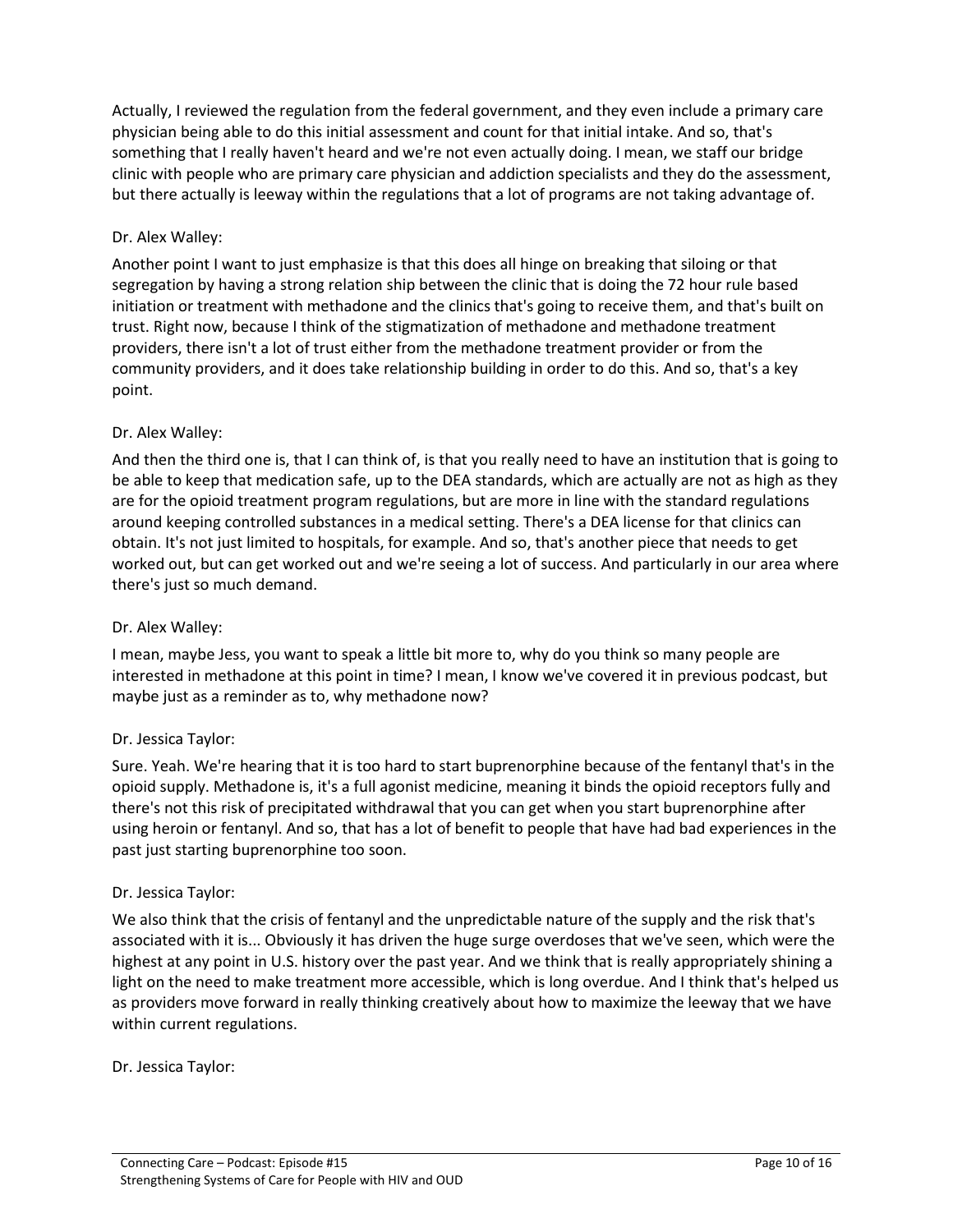So, I think those factors have come together to really make this the right time to do anything and everything we can under allowable regulations while we continue to advocate to get truly patientcentered care that our patients need and deserve.

## Dr. Alex Walley:

The truly patient-centered care is to be able to offer all medications to all patients in the same, in one venue. And I think you said that you're hearing that buprenorphine for some patients doesn't work. I mean, you're not just hearing it, you're seeing it. Because in the same clinic, you're offering buprenorphine, and we're bending over backwards to try to find ways to deliver buprenorphine to people that want it that won't precipitate withdrawal. And some of those techniques are helping, and maybe we'll talk about them in another podcast if we haven't already, and sometimes they aren't working. At the end of the day, we really need to be able to offer our patients choices, just like we do for other treatments, for other conditions to find a treatment that works for them best today, and also be flexible enough to change to another treatment in the future.

## Dr. Alex Walley:

And so, when the treatment providers are segregated and only able to offer one of the three FDA approved treatments, then it gets much harder to switch back and forth between a treatment, and that's really the more natural course that people take over their time that they're trying to address their opioid use disorder.

## Dr. Alex Walley:

I want to make sure we talk about two other direct admission techniques that are doable under existing regulations where you don't, we don't need to wait for reforms for these to happen. The first one is, I mentioned the residential treatment settings and how they're often segregated. It turns out that in Massachusetts, we have a three step residential treatment system that aligns with the ASAM criteria.

## Dr. Alex Walley:

The first step is acute treatment services, also known as medically managed withdrawal, also known as detoxification, which are usually five to seven days. And in these settings, people come in typically for opioid or for alcohol withdrawal. For those who come in for opioid withdrawal, they're often times offered methadone in a methadone taper, where they'll get 30 or 40 milligrams the first day and then tapered down over the next five to seven days.

## Dr. Alex Walley:

And the real problem with this is that people leave the residential setting at a higher overdose risk than they came in because the detox has been successful in reducing the tolerance of the person tapering them. And so then they, with less opioid tolerance and a very high likelihood of returning to use after just five to seven days of inpatient treatment, the likelihood of overdosing is much higher because that tolerance is reduced.

## Dr. Alex Walley:

And so, what we really should be doing is instead of tapering people, we should initiating and continuing people on methadone. And if you're in a detox program that starts methadone or tapers methadone, you actually have the same regulatory license that an opioid treatment program has, and you're not fixed to taper people. You can actually titrate people, which means initiate the dose they need and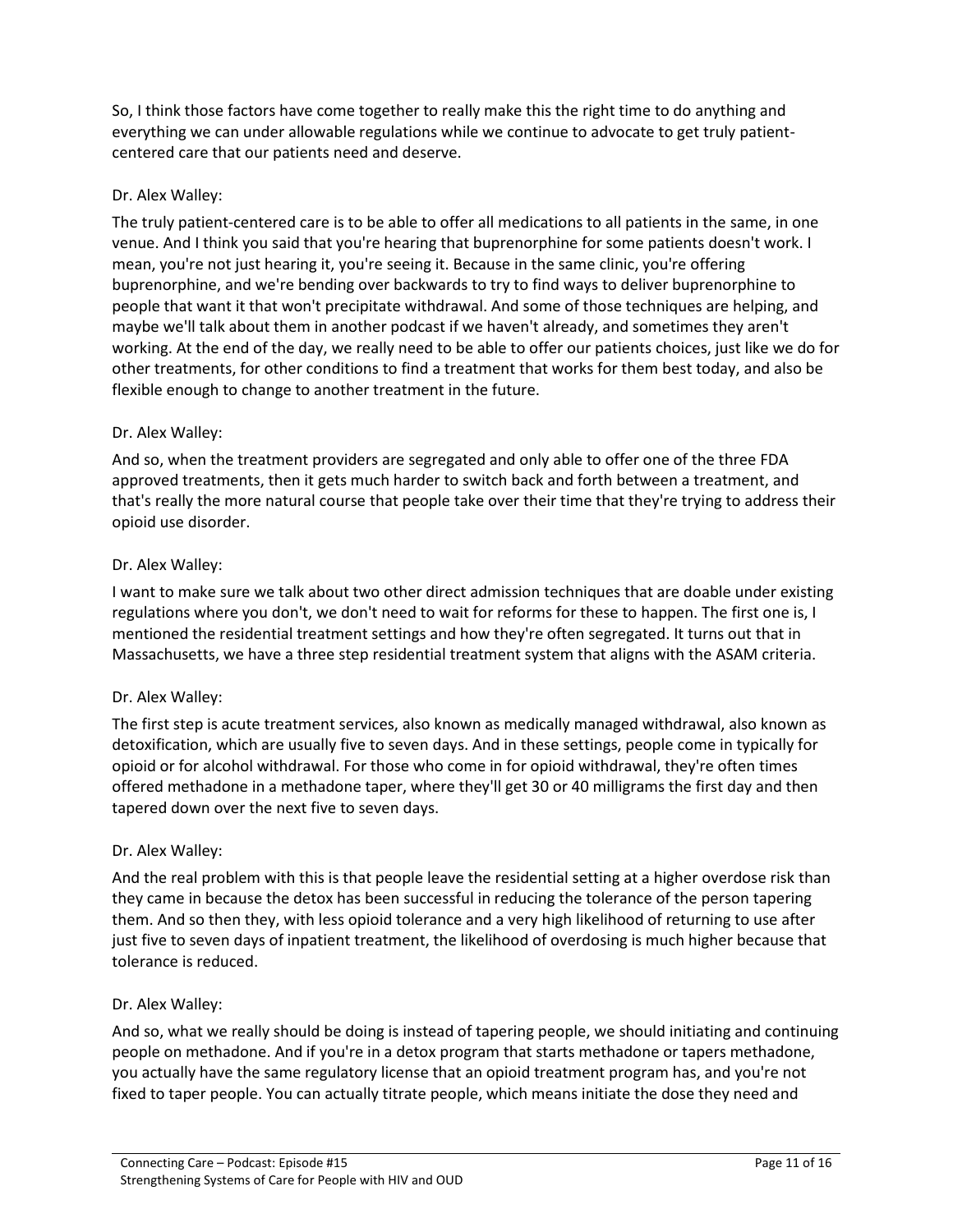increase them in an inpatient setting, which is a particularly safe setting, and then link them to a outpatient treatment provider at the end of their detox.

## Dr. Alex Walley:

And if they want to do residential treatment and go on to further residential treatment at the next level, then ideally they could do that in collaboration with an outpatient OTP and continued their methadone while they're there. That's getting to that integration vision. There's nothing regulation-wise or legalwise that prevents that progression, and that really is a standard of care that we should be meeting with our patients.

### Dr. Alex Walley:

And I don't know, Jess, have you guys had any success in initiate people on methadone, getting them linked to an OTP and also having them go to residential treatment?

### Dr. Jessica Taylor:

That is one of the more complicated scenarios that we deal with. There are detoxes or inpatient medically managed withdrawal units locally that offer methadone detox and direct admission from the program, just like you're describing, which needs to be the norm. It is really not acceptable to be treating people for a couple days with methadone, discharging them without linkage to ongoing care. That is beneath the standard of care, and it's a practice that we really shouldn't tolerate in patients that wish to continue methadone and be linked directly. That should be the default for us.

#### Dr. Jessica Taylor:

One challenge we have is that patients, based on bed availability, often have to travel to different parts of the state in order to get residential services. And that just creates complexity where, if we've sent them as a direct admission from our bridge clinic to an opioid treatment program, and the bed is available 45 minutes away; figuring out how to get the patient fully enrolled in the opioid treatment program quickly, and then setting up guest dosing at a program that might be in a different region is it's complicated. Honestly, it's a pain point for patients that we're caring for that might have unstable housing, that might benefit from residential supports for other reasons.

#### Dr. Jessica Taylor:

So, I think it really speaks to the need for, again, all care settings to offer all FDA approved medications. We shouldn't be faced with having to send someone further away to a detox that has a bed today that offers methadone because programs that are closer by may not be offering methadone, for example. So, all FDA approved medications in all care settings would really go a long way towards solving some of these challenges.

#### Dr. Alex Walley:

I couldn't agree more. So, the barriers really are not regulation or legally based. They're really logistically based, and around how systems are organized. So, those of you who have the opportunity to organize systems, this is an opportunity to reorganize, in a way, to make this integrated care more possible.

#### Dr. Alex Walley:

The third and last setting I wanted to mention was the inpatient hospital, the general hospital. There is a explicit exception that allows for the treatment of opioid use disorder and opioid withdrawal for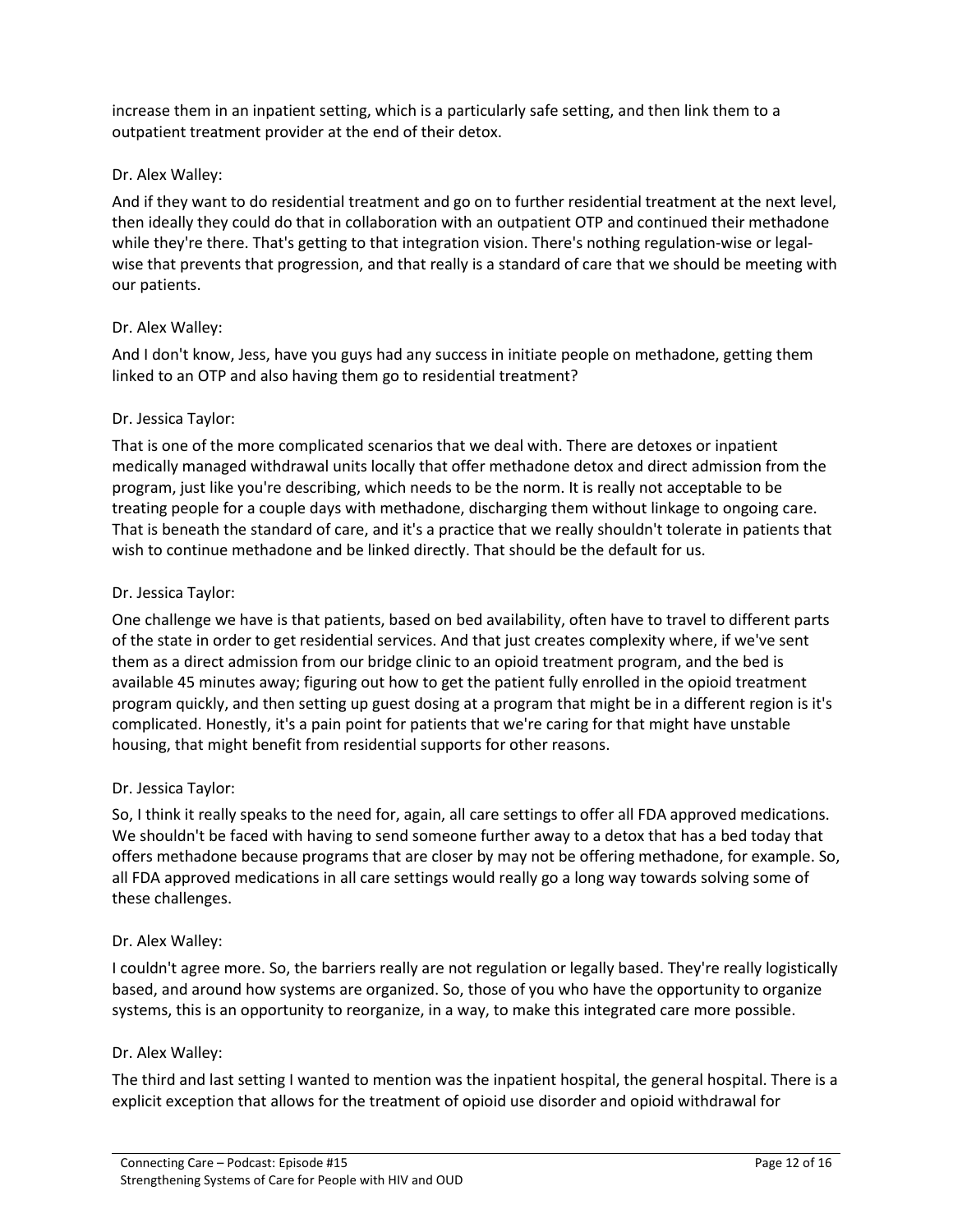hospitalized patients in general medical settings, and that's been the standard of care in our hospital now for many years, but isn't in many other hospitals because of a misperception of what you're able to do.

### Dr. Alex Walley:

In many general hospitals, the belief is that you can't continue initiate methadone for opioid withdrawal or opioid treatment, and that can only be done by a methadone clinic or an opioid treatment program. But actually, there is an exception in the regulations that allows for that. And again, with a relationship with a community based clinic, with trust that they'll accept those patients when they're discharged, which is something, again, we've developed at our institution over the last 20 years or so; you actually can do that.

### Dr. Alex Walley:

The hospitalized patients with opioid use disorder are some of the highest risk for both complic of their opioid use disorder, as well as complications of their medical conditions. So, these are usually young people who are in the hospital for serious infection or some other illness, their opioid use disorder is treatable, you have the opportunity to treat it while they're hospitalized, and it's going to facilitate the better treatment of the underlying medical condition for which they were hospitalized in the first place. So big opportunity, no regulatory barriers to this.

### Dr. Alex Walley:

Jess, you've worked many times on our addiction consult service, any reflections on the direct admission from the inpatient hospital?

#### Dr. Jessica Taylor:

I feel like I'm parroting what I said a second ago, but it is the standard of care, that it is not acceptable for us to hospitalized patients with infections like endocarditis, like acute HIV infection, like some of the other skin and soft tissue infections that we see; and provide an antibiotic or an antiviral, but not address underlying risk through the opioid use disorder. It wouldn't be a practice that we would tolerate for any other condition. You can't imagine someone being admitted with a heart attack, for example, and not being started on a cholesterol medicine.

#### Dr. Jessica Taylor:

And so, we all really need to advocate to make methadone initiation and adjusting the dose to a good treatment dose the standard of care, the default for patients that are interested who need it when they're hospitalized. It's just a touch point that we can't miss. We know from research about opioid use disorder and opioid overdose that we do have these critical touch with patients that are our chance to deliver evidence based treatment, to address overdose prevention, to address other issues like HIV prevention in some cases.

#### Dr. Jessica Taylor:

So, I can just say that it's, first of all, necessary. It's right for our patients. It's incredibly rewarding because in a hospital setting, you're not limited to a 72 hour restriction. There are not restrictions on treating opioid use disorder in a hospitalized patient that's admitted for a medical reason. And so, being able to start a dose, adjust the dose, according to clinical need, as opposed to according to very specified regulation is really rewarding.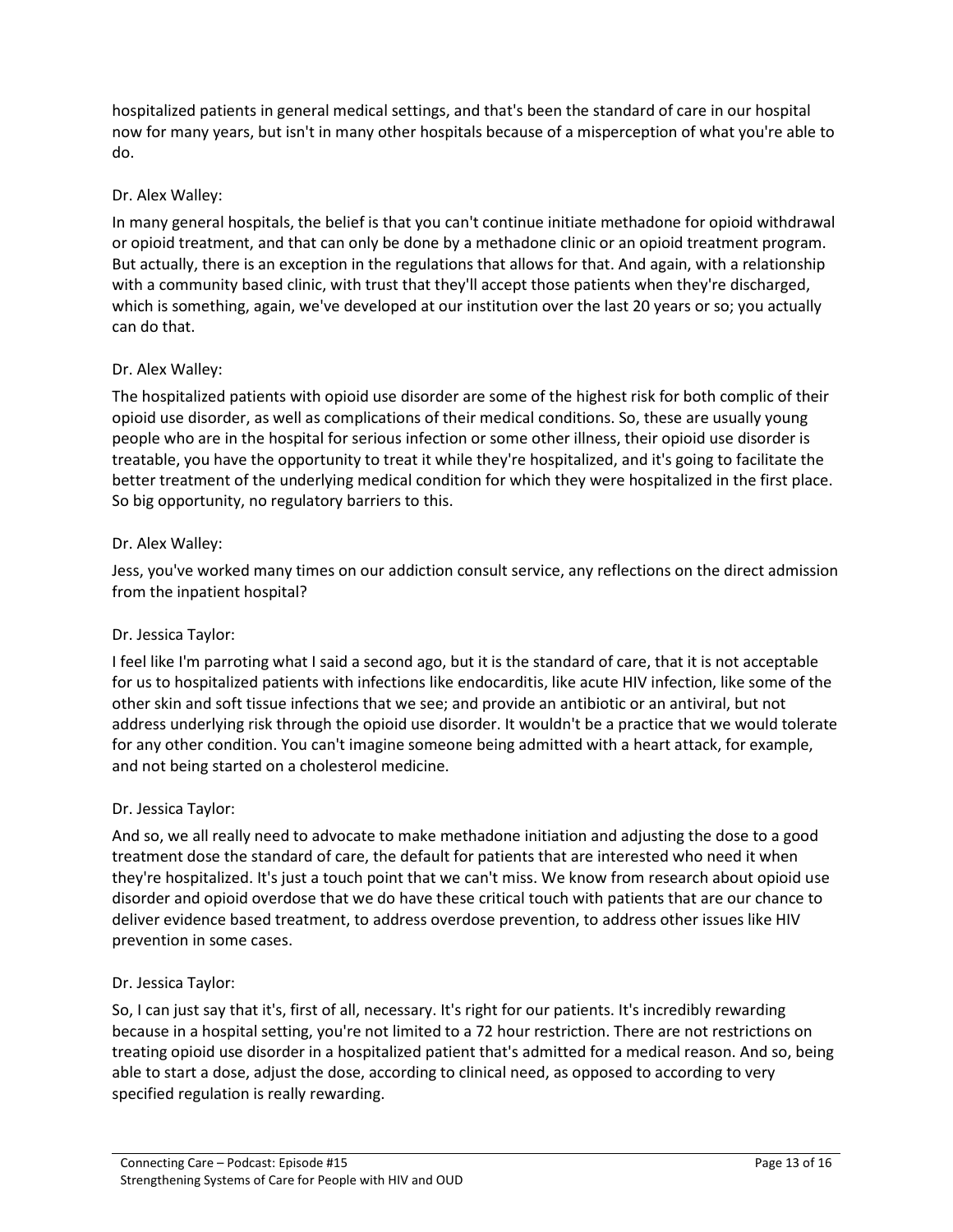### Dr. Jessica Taylor:

Patients appreciate it, it's a monitored setting where we can often increase the dose faster than can happen at an outpatient opioid treatment program, and it tends to go very well. And I think the reason that we've been able to so quickly stand up this pathway through our bridge clinic that relies upon direct admissions is that we had the experience from doing this from our inpatient service to the opioid treatment programs and had really, as Alex was saying, developed trust, developed bidirectional communication. We have names and phone numbers of the people we need to talk to if we have a challenging referral. They can get a hold of me or the nurse care manager in our setting. So, really going across institution and across care systems is what's called for here, and it can be really rewarding and incredibly beneficial to patients once you get through the start up challenge of building these bridges and connections.

### Dr. Alex Walley:

So, this podcast is not just focused on opioid use disorder, but also in HIV and HIV prevention. We've talked about the benefits of methadone in HIV and HIV prevention, but I think we should reiterate just again so people understand the connection here. So, how does increasing access, improving direct admission to methadone treatment; how does that help us treat and prevent HIV?

#### Dr. Jessica Taylor:

Methadone is an HIV prevention intervention. So, we have data, from many years, actually showing that when people who do not have HIV start methadone, their risk of getting HIV in the future goes down, and probably that happens through a number of different pathways. That could include methadone decreasing of times someone injects and uses injection drugs. It could include decreasing sexual risk. For people who are already living with HIV, it can include stabilizing an opioid use disorder and that making it easier to take antiretroviral therapy or HIV medicine every day, which then has prevention benefits in the community.

#### Dr. Alex Walley:

It increases contact with healthcare. There's increased opportunity to do testing, to deliver HIV prevention messages, to empower people to make their own healthcare and risk behavior decisions.

#### Dr. Jessica Taylor:

Absolutely. All of those things. When we talk about HIV prevention, we often run down a list that may be familiar to folks on the call. We think about condoms. We think about HIV pre-exposure prophylaxis and post-exposure prophylaxis, PrEP and PEP. We think about treatment as prevention, many others. But I think we often leave medications for opioid use disorder out of that conversation, and that's really a missed opportunity because the evidence for medications like methadone is quite strong for HIV prevention. And really, to address what are now being described as syndemics, the epidemics of opioid use disorder, as well as increasing HIV transmission, among people who inject drugs; we have to think about these things together and deliver the services in an integrated way. Because the old system of this siloed care just is system-centered, not patient-centered, and it really hasn't gotten us to the goal of preventing HIV transmission or preventing opioid overdose.

#### Dr. Alex Walley:

So, Jess, what do you thinks next? What are we going to talk about next about methadone when we have the chance again?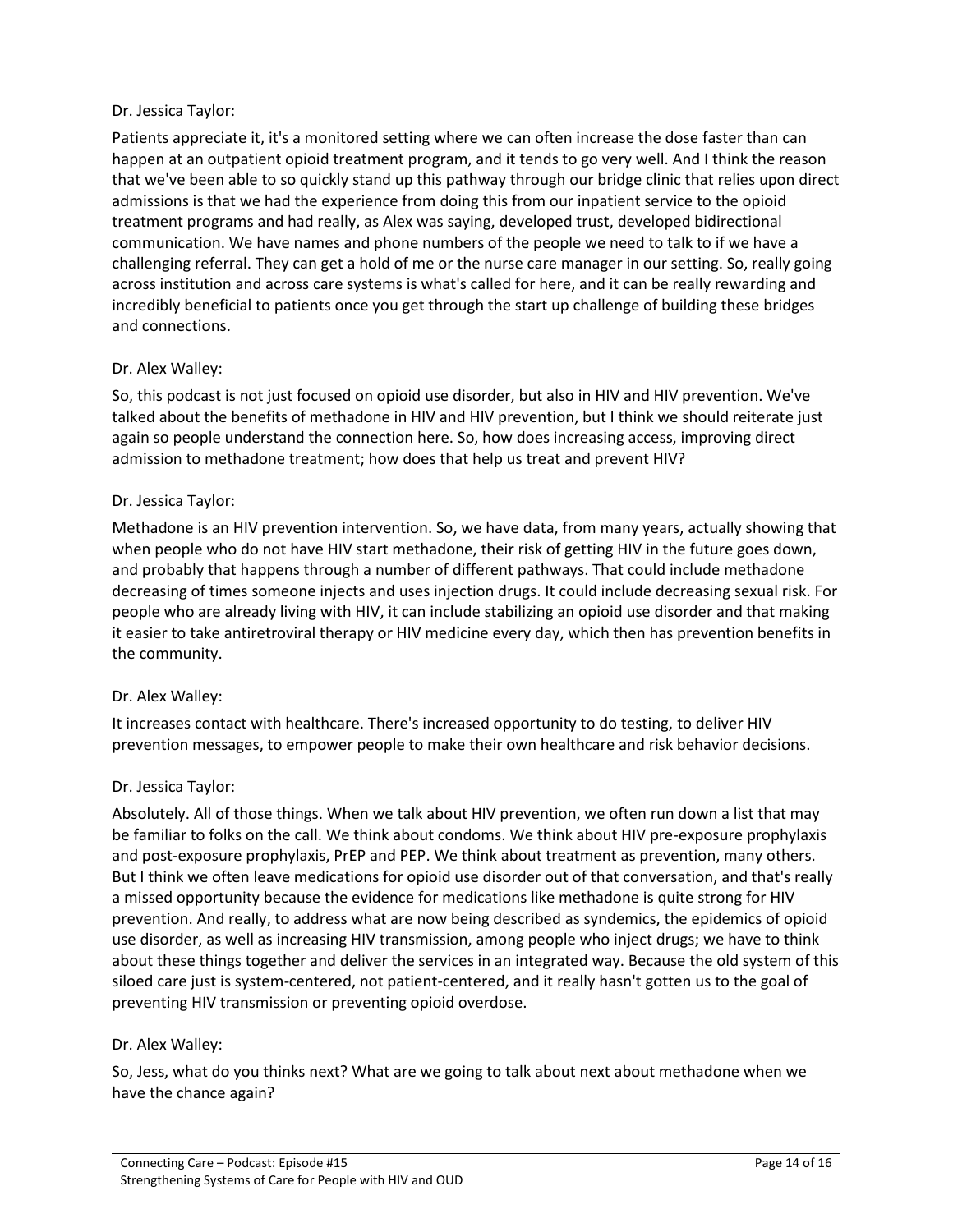### Dr. Jessica Taylor:

Well, knowing us, it will come up again. The latest development has been guidance from the DEA that will allow programs who are not opioid treatment programs to not only use the 72 hour rule, which we're already doing in our bridge clinic, but actually to dispense a three day supply at once. Meaning, patients can take methadone home, up to a three day supply, to bridge them between an acute care episode or an episode of opioid withdrawal and starting at the methadone clinic. And so, that's something that's very different than how we're practicing now, where all of the doses of methadone that we're using for opioid withdrawal are directly administered in the clinic to a patient who's physically sitting with us in our clinic, and I think opens up a lot of opportunity and really meets an unmet need for patients that may, for example, be admitted to the hospital, able to start at a methadone clinic on Monday, it's Friday, and need a supply of methadone to get them through the weekend to get to that first clinic visit.

#### Dr. Jessica Taylor:

So Alex, I think you and I both have submitted the request to the DEA to be approved in order to provide the service. I'm still waiting for my letter. I don't know if you've gotten yours yet.

Dr. Alex Walley:

I'm still waiting, too.

### Dr. Jessica Taylor:

But hopefully soon we'll have an update on that and we can share with the group how that's going in early days in our programs.

#### Dr. Alex Walley:

Yep. They made very clear; it's dispensed, but not prescribed, and so that parts interesting. And I agree, I think it opens up opportunities to innovate. I haven't exactly figured out how to make it smooth, but we'll be working on that.

#### Dr. Alex Walley:

I really enjoyed this opportunity to geek out with you on methadone today. I promise we will talk more about methadone, but I also promise we will talk about other topic at future podcasts. We got technical today, and I want to just encourage people to go to the show page and check out the links that we have to some of the regulations, and we'll add some more helpful documents so that people who want to learn more, who also want to geek out on methadone and methadone regulation and direct admission, can find those resources.

#### Dr. Alex Walley:

It's really a pleasure today, and I look forward to the next time.

Dr. Jessica Taylor:

Thanks, Alex.

Dr. Alex Walley: